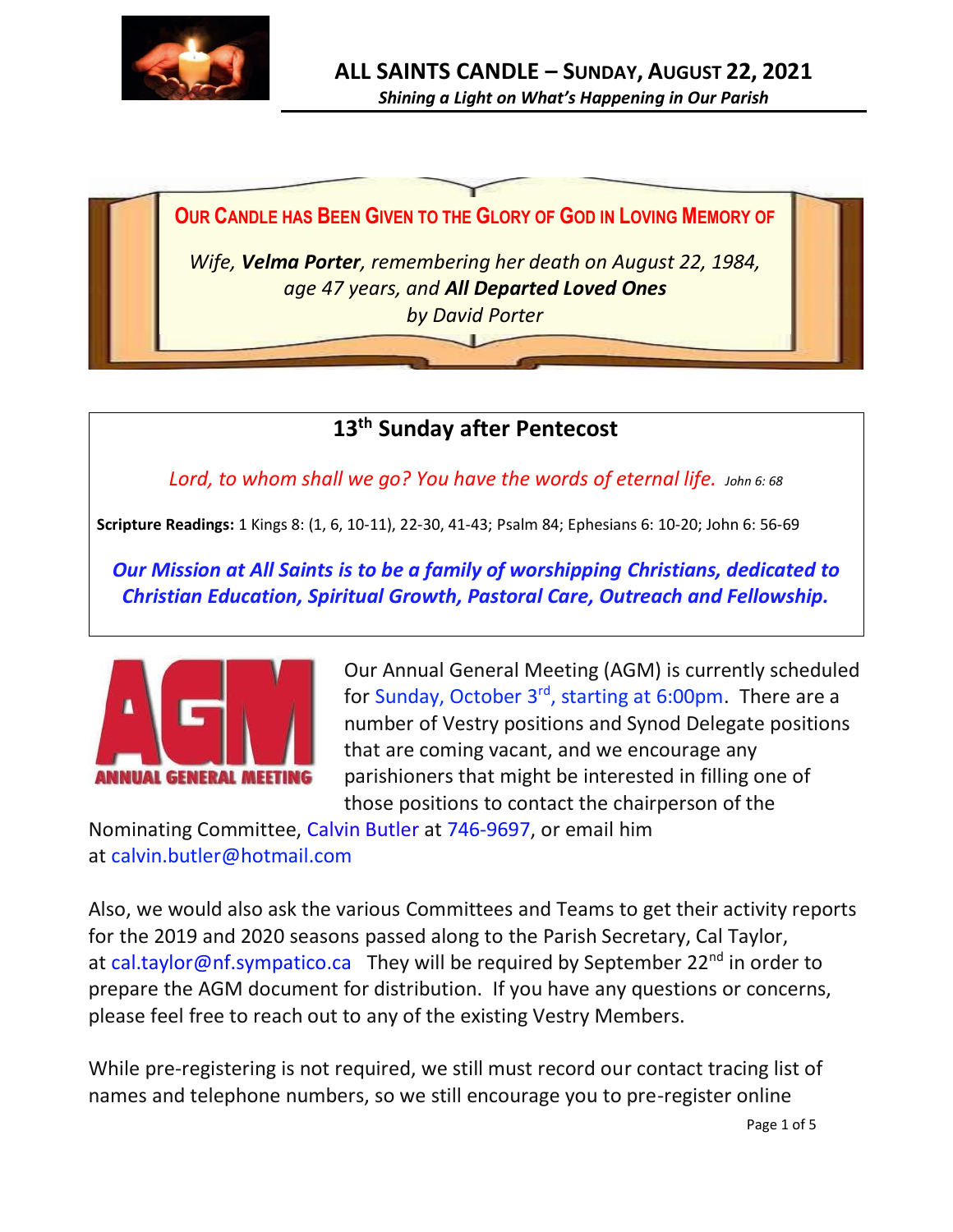by [clicking here,](http://allsaintsparish.ca/covid-pre-registration-form_1) or by calling the office at 834-4501. Please keep checking back to this website for updates.

## **REVISED DIOCESAN GUIDELINES FOR WORSHIP AND GATHERING**

**"The old has passed away; behold, the new has come"** (2 Corinthians 5.17 NIV)

The Provincial Government continues to lift long-term public health measures surrounding the COVID- 19 pandemic, which effectively means our MMOB guidance document has run its course, and therefore effective August 10, 2021 we will be using our new guidelines document titled, *[The New Has Come](https://anglicanenl.net/home/wp-content/uploads/2021/08/The-New-Has-Come-August-10-2021.pdf?fbclid=IwAR2_9nhbxB2LEc3XOqAP_nvoRu4G5Mt6NWIYwOEYNI0OtUl0atv2QwCfCY0)*. This new guidance has been devised based upon consultation and direction from Public Health, and is subject to change as further restrictions are eased or reinstated.

Some highlights of "*[The New Has Come](https://anglicanenl.net/home/wp-content/uploads/2021/08/The-New-Has-Come-August-10-2021.pdf?fbclid=IwAR2_9nhbxB2LEc3XOqAP_nvoRu4G5Mt6NWIYwOEYNI0OtUl0atv2QwCfCY0)*" guidelines:

- Indoor public worship and faith-based activities are limited to 500 people, providing physical distancing can be achieved
- Pre-registration, while not mandatory, is still recommended, however, maintaining a contact tracing list is mandatory
- Face masks, while not mandatory, are still recommended
- Each bubble must have their own entry/exit point
- Physical contact between people is still not permitted this would include handshaking, hugging, sharing the peace, and passing the collection plate
- Congregational and group singing permitted (maximum 30 minutes within a 60 minute service), and while not mandatory, masks are recommended
- Faith formation gatherings of children are permitted, and should follow NL Gov "After School Programs" guidelines
- Common use items such as prayer books and hymnals, etc is permitted if set aside 24 hours between uses
- Consecutive multiple gatherings must allow time between them to avoid contact between those exiting and those entering, and for disinfecting
- Home visitation is permitted, as well as acute care, long term care, and personal care homes
- Food or drink provided at Church organized social gatherings must be individually served by designated servers who are wearing masks
- Parish run social gatherings are permitted, while following specific guidelines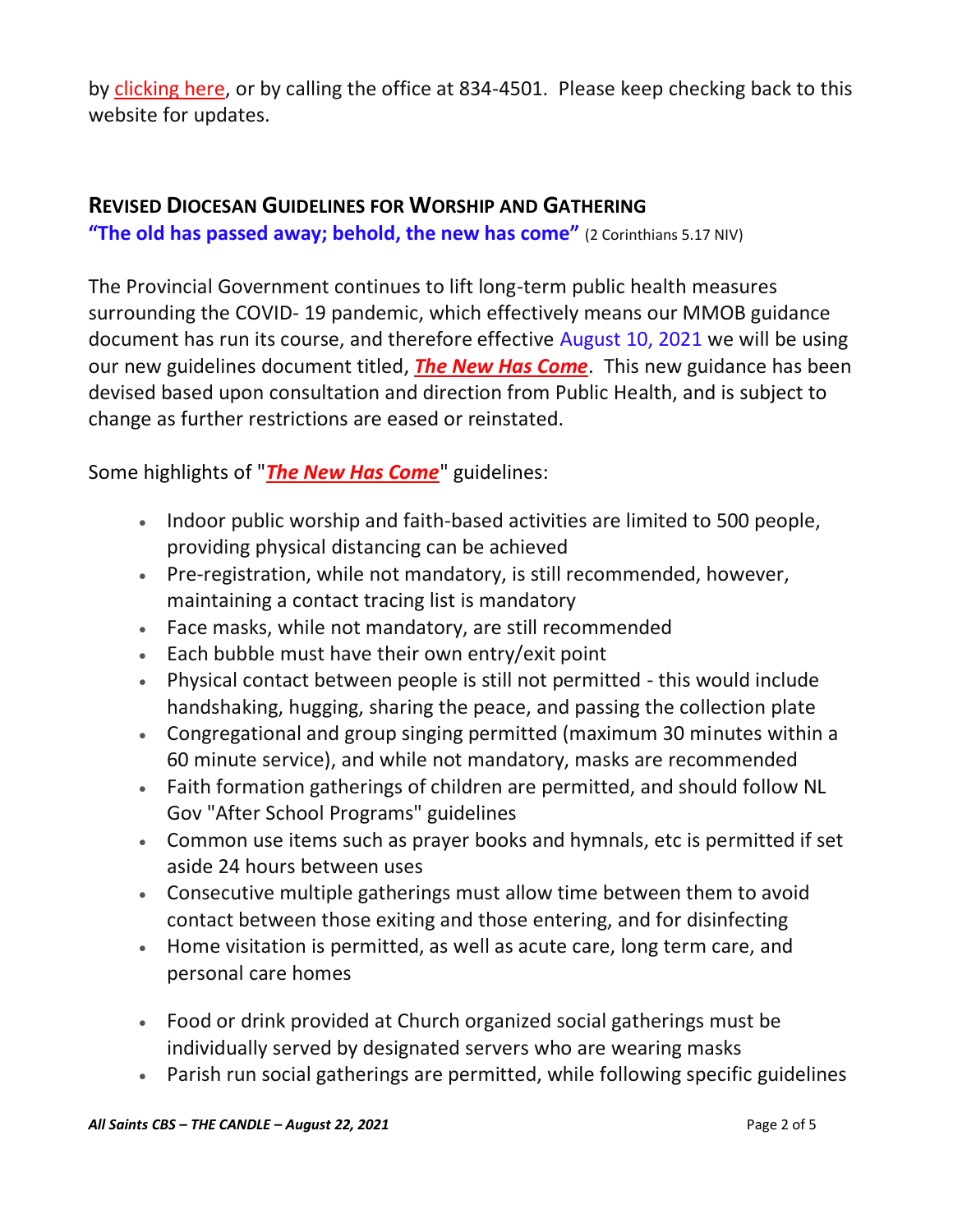• Indoor use of Church properties for private rentals is permitted, however, they must provide a contact tracing list, and must sign a designated policy statement

## **ALL SAINTS CBS IS NOW LIVE-STREAMING OUR SUNDAY 10:00AM EUCHARIST**

Every Sunday morning at 10:00am, All Saints Anglican Parish CBS will be live streaming our Holy Eucharist service on [FaceBook,](https://www.facebook.com/AllSaintsAnglicanChurchCBS) and it will later be archived on [YouTube](https://www.youtube.com/results?search_query=all+saints+anglican+parish+cbs) as well. Please understand that as we are becoming familiar with this new technology we may have a few bumps along the way, and we ask for your patience and feedback in this regard.

While we are only currently live-steaming on Facebook, in the very near future we hope to simultaneously live-stream on both [FaceBook](https://www.facebook.com/AllSaintsAnglicanChurchCBS) and [YouTube.](https://www.youtube.com/results?search_query=all+saints+anglican+parish+cbs) We will continue to archive for future viewing at your leisure. We welcome your comments and suggestions via email at [communications@allsaintsparish.ca](mailto:communications@allsaintsparish.ca)



**DO WE HAVE YOUR EMAIL ADDRESS?** - Now, more than ever, email is becoming one of the safest and quickest ways for our Parish to keep you informed. If we do not already have you email address on file, and you are not regularly receiving our bulletins and information updates, we would love for your to provide it to us. Please email it to

[communications@allsaintsparish.ca,](mailto:communications@allsaintsparish.ca?subject=eMail%20Address%20Update) or simply [click here](http://allsaintsparish.ca/email_updates) to complete our online email registration form.

**2021 CHURCH OFFERTORY ENVELOPES** – We would like to remind you that if you have not yet picked up your 2021 offertory envelopes, they are being held at the Parish Office for pick up. We encourage you to continue to use our secure mail drop-slot, which is located at the top of the stairs, just to the left of the main entrance of our Parish Hall.



You may also e-Transfer your offering via Interac simply by emailing it to [donations@allsaintsparish.ca.](mailto:donations@allsaintsparish.ca) And of course, we always encourage you to consider signing up for our eGivings program which automatically deposits your offering at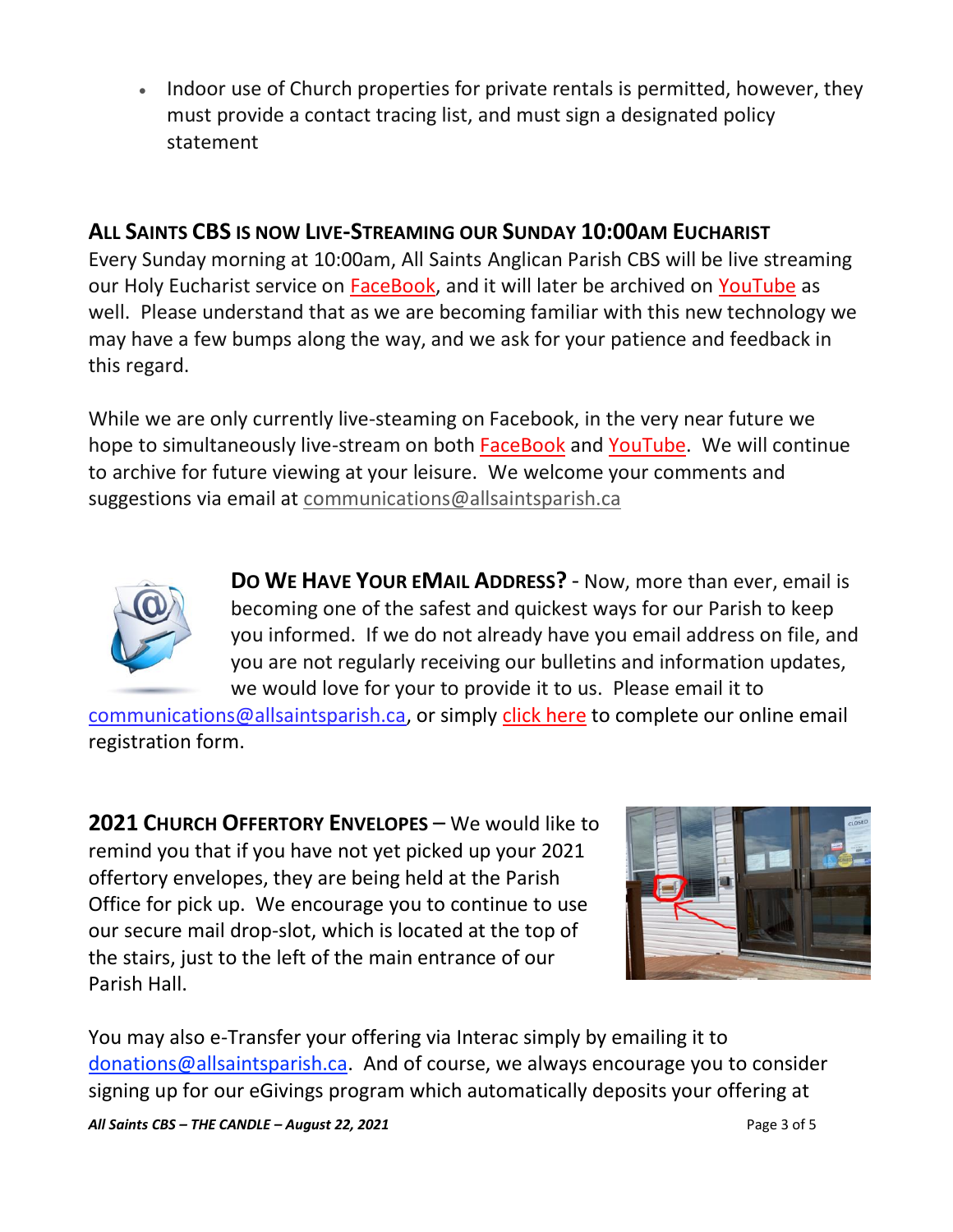whatever interval you choose and are comfortable with. Simply [click here](http://allsaintsparish.ca/egiving-online-information-form) to register, or go to our website and follow the eGiving notes. If you have [any](https://wfsites-to.websitecreatorprotool.com/870a5dd5.com/Admin/%7BSK_NODEID__22939341__SK%7D) questions, please email your Finance Team at [finance@allsaintsparish.ca,](mailto:finance@allsaintsparish.ca) or call our Office at 834-4501.

**SPONSORING 'THE CANDLE'** - We would like to remind Parishioners and Friends that you may sponsor our weekly bulletin, **'***THE CANDLE***'**, and have it dedicated in memory of a loved one. Your personal tribute will be prominently posted on the Bible graphic located at the top of the front



page, and your kind donation of \$25 would be greatly appreciated. Additionally, you can honor a loved one by posting your favourite picture, along with a memorial verse, and your kind donation of \$50 for this full-page tribute is greatly appreciated. A paper copy of '*THE CANDLE*' is distributed at all Sunday services, and a digital copy is permanently archived on our Parish website at [allsaintsparish.ca](http://allsaintsparish.ca/thecandle.html)



**KIDS CORNER** is our resource area for a variety of Christian Youth Education activities. If you would like to be a part of this exciting Ministry, please let us know by clicking [here.](http://allsaintsparish.ca/index.html#comments)

As you may be aware, our Kid's BBQ and Campfire was a great success last month, and we plan on having something similar again

early this fall. Please stay tuned.

## **THANK OFFERING – GENERAL FUND**

• A thank offering has been given for my granddaughter, *Charlee Cynthia Hefford*, baptized on August 8th - by Wendy Taylor

## **MEMORIAMS – GENERAL FUND**

- In loving memory of *Abram Batten*, remembering his death on August 10, 1998 by Julie, Jim, Ken and Families
- In loving memory of *Len Rideout* by Ruby Jefford
- In loving memory of *Ray Bishop*, remembering his death on August 15, 2016 by The Bishop Family